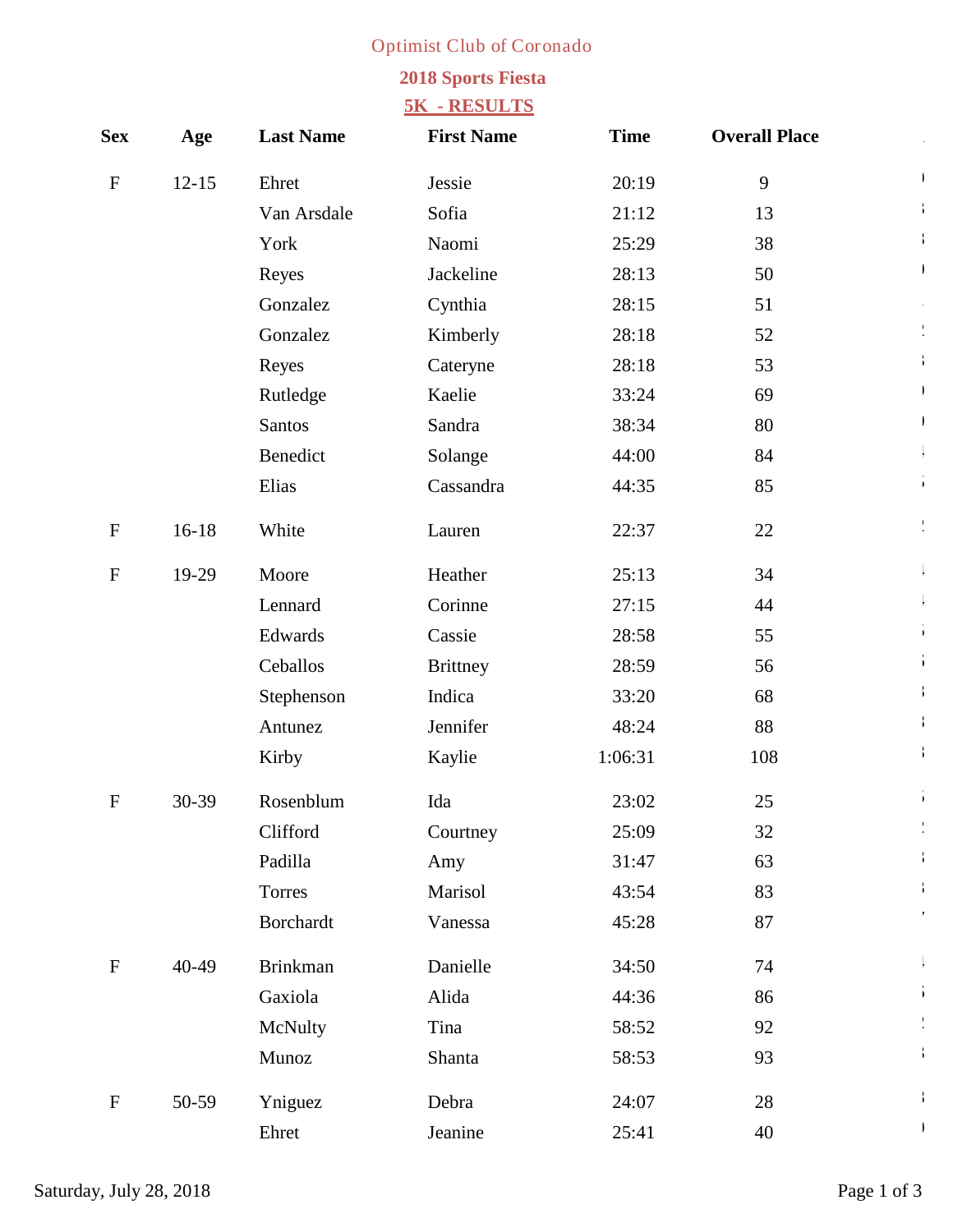| <b>Sex</b>   | Age          | <b>Last Name</b>  | <b>First Name</b> | <b>Time</b> | <b>Overall Place</b>    |  |
|--------------|--------------|-------------------|-------------------|-------------|-------------------------|--|
| $\mathbf F$  | 50-59        | Hopson            | <b>Kelly</b>      | 25:56       | 41                      |  |
|              |              | <b>Granquist</b>  | <b>Elizabeth</b>  | 26:41       | 43                      |  |
|              |              | Leavitt           | Ondrya            | 28:00       | 49                      |  |
|              |              | <b>Drummey</b>    | <b>Diana</b>      | 52:45       | 89                      |  |
|              |              | Hubbard           | <b>Becky</b>      | 1:06:30     | 95                      |  |
| $\mathbf{F}$ | 60-69        | <b>Chayo</b>      | <b>Vicky</b>      | 32:08       | 64                      |  |
|              |              | <b>Simpson</b>    | Tani              | 36:26       | 76                      |  |
|              |              | <b>Cemin</b>      | <b>Katie</b>      | 1:06:24     | 94                      |  |
| $\mathbf F$  | <b>70-UP</b> | <b>Williams</b>   | <b>Jane</b>       | 33:35       | 70                      |  |
|              |              | <b>Dinas</b>      | <b>Deanna</b>     | 56:44       | 91                      |  |
| $\mathbf{M}$ | $12 - 15$    | <b>Ramos</b>      | <b>Noah</b>       | 18:49       | 6                       |  |
|              |              | Youngblood        | <b>Conor</b>      | 21:08       | 12                      |  |
|              |              | <b>Mattioli</b>   | Luca              | 21:19       | 14                      |  |
|              |              | <b>Shumaker</b>   | <b>Tim</b>        | 21:21       | 15                      |  |
|              |              | <b>Hutcherson</b> | <b>Cole</b>       | 21:32       | 16                      |  |
|              |              | <b>Boice-Hunt</b> | <b>Jason</b>      | 24:05       | 27                      |  |
|              |              | <b>Deluna</b>     | <b>Alexander</b>  | 25:28       | 37                      |  |
|              |              | <b>Castro</b>     | <b>Joel</b>       | 25:36       | 39                      |  |
|              |              | Leibiwitz         | <b>Benjamin</b>   | 29:18       | 57                      |  |
|              |              | <b>Shells</b>     | <b>Nicasio</b>    | 29:45       | 59                      |  |
|              |              | <b>Diaz</b>       | <b>Sandra</b>     | 29:54       | 60                      |  |
|              |              | <b>Felix</b>      | <b>Roberto</b>    | 34:41       | 72                      |  |
|              |              | <b>Segura</b>     | <b>Brian</b>      | 34:47       | 73                      |  |
|              |              | <b>Lopez</b>      | <b>Emmanuel</b>   | 40:19       | 81                      |  |
| $\mathbf{M}$ | $16 - 18$    | Labra             | Isaiah            | 16:15       | $\mathbf{1}$            |  |
|              |              | <b>Hueso</b>      | <b>Abraham</b>    | 17:23       | $\boldsymbol{2}$        |  |
|              |              | <b>McClish</b>    | <b>Henry</b>      | 17:24       | $\overline{\mathbf{3}}$ |  |
|              |              | <b>Cardiel</b>    | Jose              | 18:15       | $\overline{\mathbf{4}}$ |  |
|              |              | <b>Marcelo</b>    | <b>Anibal</b>     | 19:58       | 8                       |  |
|              |              | <b>Holliday</b>   | <b>Devin</b>      | 21:58       | 19                      |  |
|              |              | <b>Boice-Hunt</b> | <b>Dylan</b>      | 23:40       | 26                      |  |
|              |              | Van               | <b>Chris</b>      | 25:26       | 36                      |  |
| M            | $19-29$      | <b>Clavio</b>     | <b>John Paulo</b> | 19:55       | $\overline{7}$          |  |